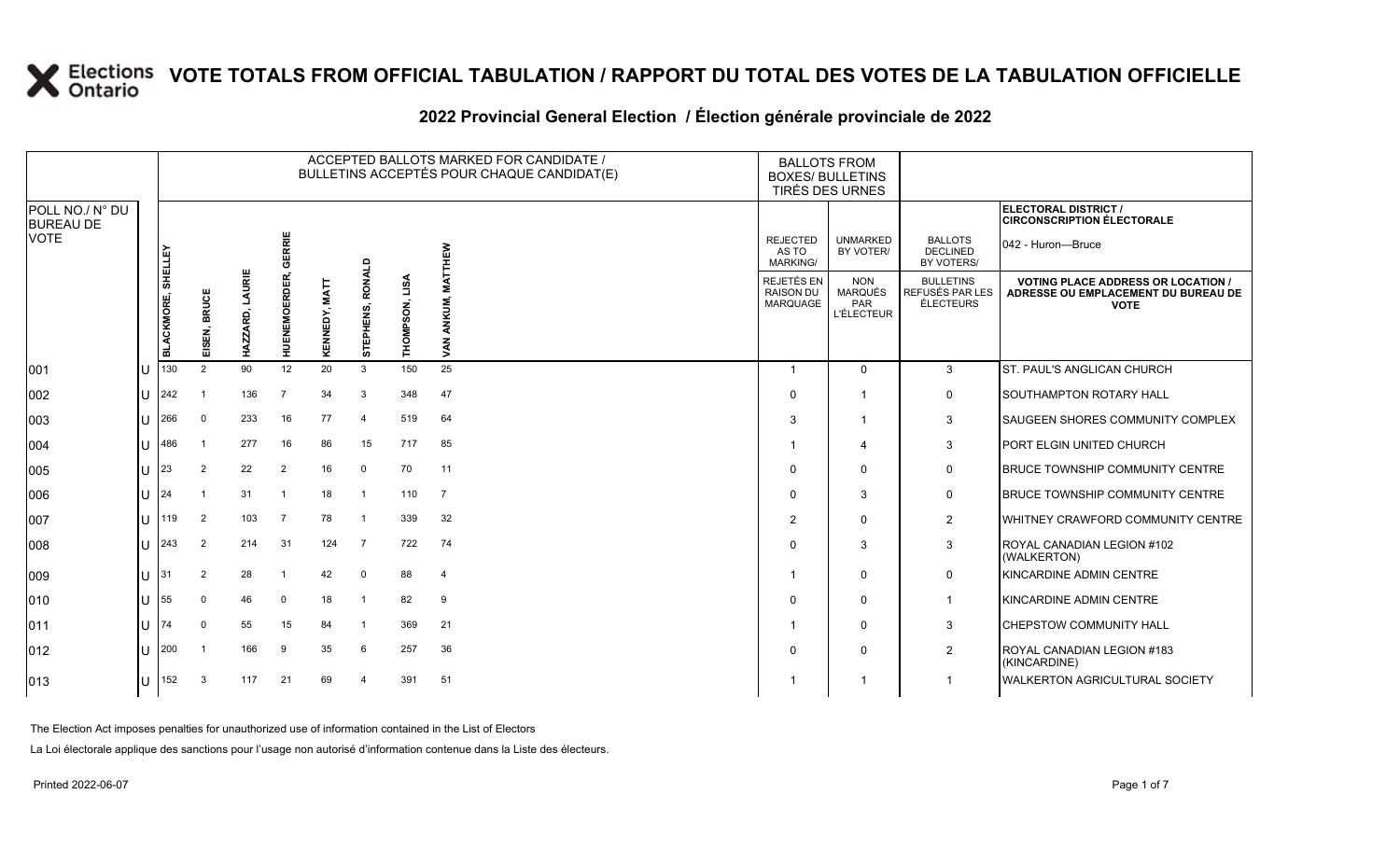|                                     |     |                          |                        |                    |                     |                         |                     |                |                           | ACCEPTED BALLOTS MARKED FOR CANDIDATE /<br>BULLETINS ACCEPTÉS POUR CHAQUE CANDIDAT(E) | <b>BALLOTS FROM</b><br><b>BOXES/ BULLETINS</b><br>TIRÉS DES URNES |                                                          |                                                  |                                                                                                 |
|-------------------------------------|-----|--------------------------|------------------------|--------------------|---------------------|-------------------------|---------------------|----------------|---------------------------|---------------------------------------------------------------------------------------|-------------------------------------------------------------------|----------------------------------------------------------|--------------------------------------------------|-------------------------------------------------------------------------------------------------|
| POLL NO./ N° DU<br><b>BUREAU DE</b> |     |                          |                        |                    |                     |                         |                     |                |                           |                                                                                       |                                                                   |                                                          |                                                  | ELECTORAL DISTRICT /<br><b>CIRCONSCRIPTION ÉLECTORALE</b>                                       |
| <b>VOTE</b>                         |     | <b>SHELLEY</b>           |                        |                    | GERRIE              |                         |                     |                | <b>NEW</b>                |                                                                                       | <b>REJECTED</b><br>AS TO<br><b>MARKING/</b>                       | <b>UNMARKED</b><br>BY VOTER/                             | <b>BALLOTS</b><br><b>DECLINED</b><br>BY VOTERS/  | 042 - Huron---Bruce                                                                             |
|                                     |     | <b>BLACKMORE,</b><br>294 | <b>BRUCE</b><br>EISEN, | LAURIE<br>HAZZARD, | <b>HUENEMOERDER</b> | <b>MATT</b><br>KENNEDY, | RONALD<br>STEPHENS, | THOMPSON, LISA | ≨<br>ANKUM,<br><b>VAN</b> |                                                                                       | REJETÉS EN<br><b>RAISON DU</b><br><b>MARQUAGE</b>                 | <b>NON</b><br><b>MARQUÉS</b><br>PAR<br><b>L'ÉLECTEUR</b> | <b>BULLETINS</b><br>REFUSÉS PAR LES<br>ÉLECTEURS | <b>VOTING PLACE ADDRESS OR LOCATION /</b><br>ADRESSE OU EMPLACEMENT DU BUREAU DE<br><b>VOTE</b> |
| 014                                 |     |                          | 3                      | 281                | 10                  | 104                     | $\overline{1}$      | 506            | 38                        |                                                                                       | 3                                                                 | 3                                                        | $\mathbf{1}$                                     | <b>DAVIDSON CENTRE</b>                                                                          |
| 015                                 | IU. | 174                      | 0                      | 106                | 6                   | 59                      | 5                   | 418            | 32                        |                                                                                       | -1                                                                | 0                                                        | 3                                                | POINT CLARK COMMUNITY CENTRE                                                                    |
| 016                                 | ΙU  |                          | -1                     | 31                 | 4                   | 20                      | $\mathbf 0$         | 139            | $\overline{4}$            |                                                                                       | $\Omega$                                                          | $\Omega$                                                 | 0                                                | <b>RIPLEY HURON ARENA</b>                                                                       |
| 017                                 | ПT  | 38                       | $\mathbf 1$            | 27                 | $\overline{4}$      | 10                      | 0                   | 169            | 13                        |                                                                                       |                                                                   | $\Omega$                                                 | $\mathsf{O}$                                     | <b>RIPLEY HURON ARENA</b>                                                                       |
| 018                                 | IU  | 161                      | 3                      | 127                | 25                  | 84                      | 6                   | 576            | 50                        |                                                                                       | 6                                                                 | 3                                                        | 0                                                | MILDMAY CARRICK RECREATION COMPLEX                                                              |
| 019                                 | lU. | 36                       |                        | 21                 | 5                   | 23                      |                     | 109            | 12                        |                                                                                       | 7                                                                 | $\mathbf 0$                                              | 0                                                | FORMOSA COMMUNITY MEMORIAL HALL                                                                 |
| 020                                 | ПT  | 29                       | 0                      | 16                 | $\overline{2}$      | 19                      | $\overline{1}$      | 116            | 8                         |                                                                                       | $\Omega$                                                          | -1                                                       | 0                                                | FORMOSA COMMUNITY MEMORIAL HALL                                                                 |
| 021                                 | ПJ  | 95                       | $\Omega$               | 76                 | 10                  | 79                      | -5                  | 471            | 38                        |                                                                                       | 0                                                                 | $\mathbf{0}$                                             | $\mathbf{1}$                                     | <b>TEESWATER TOWN HALL</b>                                                                      |
| 022                                 | lU. | 128                      | 4                      | 128                | 2                   | 93                      | $\overline{7}$      | 728            | 50                        |                                                                                       | $\Omega$                                                          | 0                                                        | 4                                                | <b>LUCKNOW DISTRICT COMMUNITY CENTRE</b>                                                        |
| 023                                 | ПT  | 224                      | $\overline{2}$         | 197                | 9                   | 163                     | 5                   | 750            | 66                        |                                                                                       | 4                                                                 | 3                                                        | 0                                                | <b>WINGHAM COLUMBUS CENTRE</b>                                                                  |
| 024                                 | IU  | 145                      | 2                      | 74                 | 16                  | 145                     | $\overline{4}$      | 649            | 55                        |                                                                                       | 8                                                                 | 3                                                        | 2                                                | <b>HOWICK COMMUNITY CENTRE</b>                                                                  |
| 025                                 | lU. | 130                      | $\mathbf 0$            | 47                 | -1                  | 15                      | 3                   | 111            | 12                        |                                                                                       | $\Omega$                                                          | -1                                                       | 0                                                | <b>DUNGANNON AGRICULTURAL HALL</b>                                                              |
| 026                                 | ПJ  | 15                       | $\overline{1}$         | 38                 | 3                   | 27                      | 0                   | 98             | 11                        |                                                                                       | $\overline{2}$                                                    | $\Omega$                                                 | 0                                                | <b>DUNGANNON AGRICULTURAL HALL</b>                                                              |
| 027                                 | ΙU  | 20                       |                        | 25                 |                     | 23                      |                     | 156            | 10                        |                                                                                       | $\Omega$                                                          | $\mathbf{0}$                                             | 0                                                | <b>BELGRAVE COMMUNITY CENTRE</b>                                                                |
|                                     |     |                          |                        |                    |                     |                         |                     |                |                           |                                                                                       |                                                                   |                                                          |                                                  |                                                                                                 |

### **2022 Provincial General Election / Élection générale provinciale de 2022**

The Election Act imposes penalties for unauthorized use of information contained in the List of Electors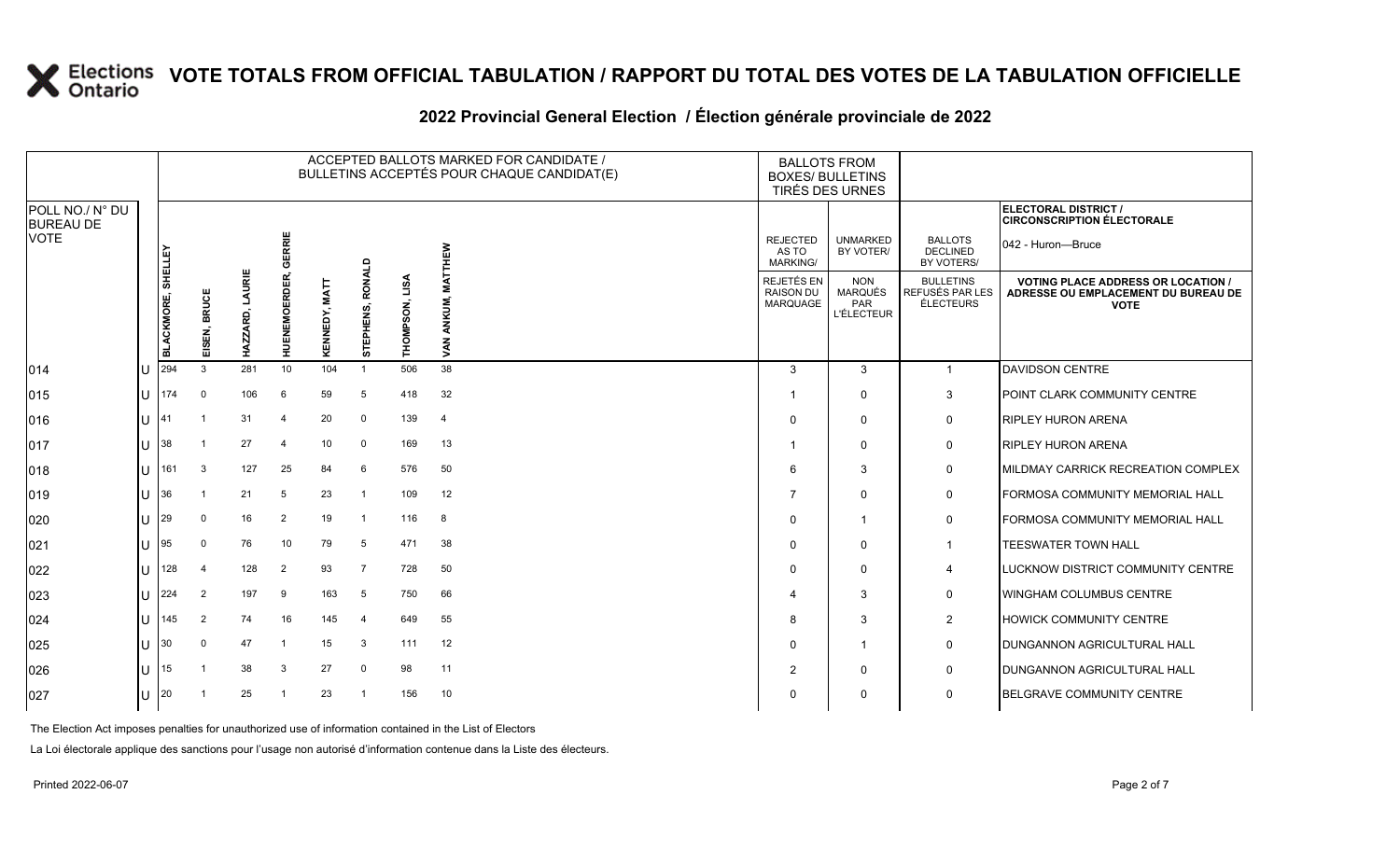|                                     |              |                   |                            |                    |                     |               |                     |                   | ACCEPTED BALLOTS MARKED FOR CANDIDATE /<br>BULLETINS ACCEPTÉS POUR CHAQUE CANDIDAT(E) | <b>BALLOTS FROM</b><br><b>BOXES/ BULLETINS</b><br><b>TIRÉS DES URNES</b> |                                                          |                                                  |                                                                                                 |
|-------------------------------------|--------------|-------------------|----------------------------|--------------------|---------------------|---------------|---------------------|-------------------|---------------------------------------------------------------------------------------|--------------------------------------------------------------------------|----------------------------------------------------------|--------------------------------------------------|-------------------------------------------------------------------------------------------------|
| POLL NO./ N° DU<br><b>BUREAU DE</b> |              |                   |                            |                    |                     |               |                     |                   |                                                                                       |                                                                          |                                                          |                                                  | ELECTORAL DISTRICT /<br><b>CIRCONSCRIPTION ÉLECTORALE</b>                                       |
| <b>VOTE</b>                         |              | <b>SHELLEY</b>    |                            |                    | GERRIE              |               |                     |                   | ៜ                                                                                     | <b>REJECTED</b><br>AS TO<br><b>MARKING/</b>                              | <b>UNMARKED</b><br>BY VOTER/                             | <b>BALLOTS</b><br><b>DECLINED</b><br>BY VOTERS/  | 042 - Huron-Bruce                                                                               |
|                                     |              | <b>BLACKMORE,</b> | <b>BRUCE</b><br>ISEN,<br>画 | LAURIE<br>HAZZARD, | <b>HUENEMOERDER</b> | KENNEDY, MATT | RONALD<br>STEPHENS, | LISA<br>THOMPSON, | ξ                                                                                     | REJETÉS EN<br>RAISON DU<br><b>MARQUAGE</b>                               | <b>NON</b><br><b>MARQUÉS</b><br>PAR<br><b>L'ÉLECTEUR</b> | <b>BULLETINS</b><br>REFUSÉS PAR LES<br>ÉLECTEURS | <b>VOTING PLACE ADDRESS OR LOCATION /</b><br>ADRESSE OU EMPLACEMENT DU BUREAU DE<br><b>VOTE</b> |
| 028                                 |              | 35                | $\Omega$                   | 31                 | 2                   | 31            | $\mathbf 0$         | 126               | 11                                                                                    | $\mathbf 0$                                                              | $\Omega$                                                 | $\mathbf 0$                                      | BELGRAVE COMMUNITY CENTRE                                                                       |
| 029                                 | U            | 31                | 0                          | 39                 | $\overline{4}$      | 19            | 0                   | 171               | 16                                                                                    | $\mathbf{1}$                                                             | $\Omega$                                                 | 0                                                | <b>CARLOW MASONIC HALL</b>                                                                      |
| 030                                 | $\mathbf{U}$ | 19                | 0                          | 20                 | 0                   | 13            | 0                   | 120               | $\overline{7}$                                                                        | 2                                                                        | $\Omega$                                                 | 0                                                | <b>CARLOW MASONIC HALL</b>                                                                      |
| 031                                 | $\mathbf{U}$ | 23                | $\mathbf 0$                | 46                 | -1                  | 39            | 0                   | 143               | 6                                                                                     | $\mathbf 0$                                                              | $\Omega$                                                 | 0                                                | <b>AUBURN COMMUNITY HALL</b>                                                                    |
| 032                                 |              | 38                |                            | 49                 | 8                   | 39            | $\overline{1}$      | 134               | 9                                                                                     | 5                                                                        | $\Omega$                                                 | $\mathbf{1}$                                     | <b>BLYTH COMMUNITY CENTRE</b>                                                                   |
| 033                                 |              | 127               | $\mathbf 0$                | 45                 |                     | 36            | $\mathbf{1}$        | 163               | 6                                                                                     | $\mathbf 0$                                                              | 2                                                        | 0                                                | <b>BLYTH COMMUNITY CENTRE</b>                                                                   |
| 034                                 | U            | 56                | 0                          | 118                | 2                   | 26            | 3                   | 154               | 25                                                                                    | $\mathbf{1}$                                                             |                                                          | $\mathbf 0$                                      | <b>MACKAY CENTRE FOR SENIORS</b>                                                                |
| 035                                 | U            | 138               | 2                          | 98                 | 11                  | 115           | 6                   | 579               | 33                                                                                    | 2                                                                        | -1                                                       | 3                                                | <b>BRUSSELS MORRIS &amp; GREY C.C.</b>                                                          |
| 036                                 | $\mathbf{U}$ | 101               | $\mathbf 0$                | 186                | 6                   | 39            | 3                   | 204               | 21                                                                                    | 2                                                                        |                                                          | $\mathbf 0$                                      | <b>GODERICH AND DISTRICT COMMUNITY</b><br><b>CENTRE</b>                                         |
| 037                                 | $\mathbf{U}$ | 191               | $\mathbf 0$                | 165                | $\overline{7}$      | 26            | $\mathbf{1}$        | 213               | 25                                                                                    | $\mathbf 0$                                                              | $\Omega$                                                 | $\mathbf 1$                                      | LAKESHORE UNITED CHURCH                                                                         |
| 038                                 | U            | 168               | $\overline{2}$             | 278                | 9                   | 76            | 2                   | 453               | 39                                                                                    | 2                                                                        | 2                                                        | 3                                                | <b>GODERICH COLUMBUS CENTRE</b>                                                                 |
| 039                                 |              | 26                | $\mathbf 0$                | 29                 | $\mathbf 0$         | 60            | $\mathbf 0$         | 206               | $\mathbf{3}$                                                                          | $\overline{7}$                                                           | $\Omega$                                                 | 0                                                | LONDESBOROUGH COMMUNITY HALL                                                                    |
| 040                                 | U            |                   | $\Omega$                   | 39                 | $\overline{2}$      | 11            | $\mathbf 0$         | 138               | 17                                                                                    | $\mathbf 0$                                                              | $\Omega$                                                 | $\mathbf 0$                                      | GODERICH TOWNSHIP COMMUNITY CENTRE                                                              |
| 041                                 | U            | 23                |                            | 26                 |                     | 18            | $\mathbf{1}$        | 113               | 7                                                                                     | $\mathbf 0$                                                              | $\Omega$                                                 | $\mathbf 0$                                      | <b>GODERICH TOWNSHIP COMMUNITY CENTRE</b>                                                       |

### **2022 Provincial General Election / Élection générale provinciale de 2022**

The Election Act imposes penalties for unauthorized use of information contained in the List of Electors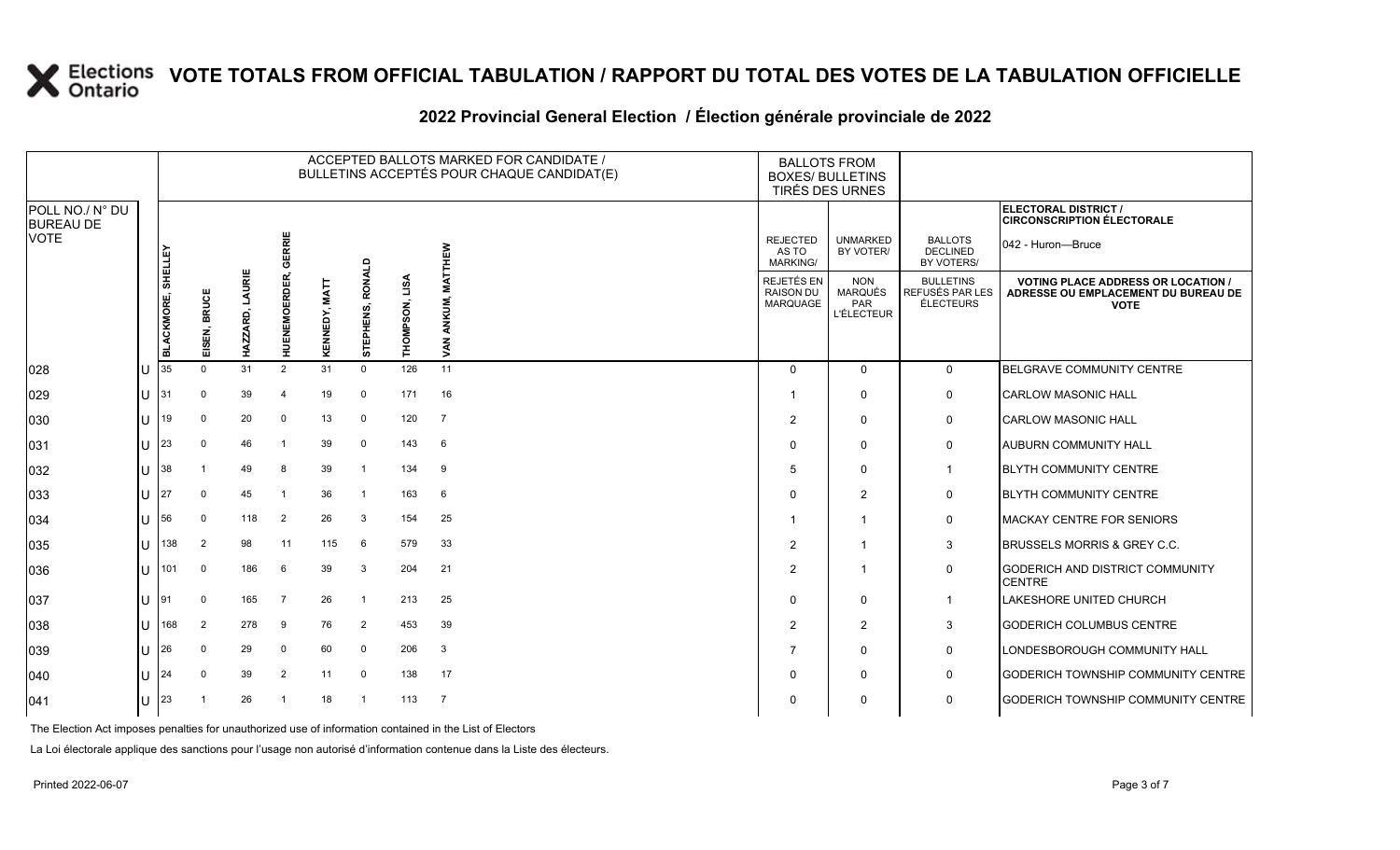|                                     |     |                   |                            |                               |                         |                  |                     |                   |                    | ACCEPTED BALLOTS MARKED FOR CANDIDATE /<br>BULLETINS ACCEPTÉS POUR CHAQUE CANDIDAT(E) | <b>BALLOTS FROM</b><br><b>BOXES/ BULLETINS</b><br>TIRÉS DES URNES |                                                          |                                                         |                                                                                                 |
|-------------------------------------|-----|-------------------|----------------------------|-------------------------------|-------------------------|------------------|---------------------|-------------------|--------------------|---------------------------------------------------------------------------------------|-------------------------------------------------------------------|----------------------------------------------------------|---------------------------------------------------------|-------------------------------------------------------------------------------------------------|
| POLL NO./ N° DU<br><b>BUREAU DE</b> |     |                   |                            |                               |                         |                  |                     |                   |                    |                                                                                       |                                                                   |                                                          |                                                         | ELECTORAL DISTRICT /<br><b>CIRCONSCRIPTION ÉLECTORALE</b>                                       |
| <b>VOTE</b>                         |     | <b>SHELLEY</b>    |                            |                               | ERRIE<br>$\overline{c}$ |                  |                     |                   | <b>THEW</b>        |                                                                                       | <b>REJECTED</b><br>AS TO<br><b>MARKING/</b>                       | <b>UNMARKED</b><br>BY VOTER/                             | <b>BALLOTS</b><br><b>DECLINED</b><br>BY VOTERS/         | 042 - Huron—Bruce                                                                               |
|                                     |     | <b>BLACKMORE,</b> | <b>BRUCE</b><br>ISEN,<br>画 | LAURIE<br>6.<br><b>HAZZAI</b> | <b>HUENEMOERDER</b>     | MATT<br>KENNEDY, | RONALD<br>STEPHENS, | LISA<br>THOMPSON, | ≨<br>ANKUM,<br>VAN |                                                                                       | <b>REJETÉS EN</b><br><b>RAISON DU</b><br><b>MARQUAGE</b>          | <b>NON</b><br><b>MARQUÉS</b><br>PAR<br><b>L'ÉLECTEUR</b> | <b>BULLETINS</b><br>REFUSÉS PAR LES<br><b>ÉLECTEURS</b> | <b>VOTING PLACE ADDRESS OR LOCATION /</b><br>ADRESSE OU EMPLACEMENT DU BUREAU DE<br><b>VOTE</b> |
| 042                                 |     | 158               | 3                          | 196                           | $\overline{7}$          | 96               | 3                   | 549               | 48                 |                                                                                       | $\overline{\mathbf{1}}$                                           | 2                                                        | $\mathbf 0$                                             | CENTRAL HURON COMMUNITY COMPLEX                                                                 |
| 043                                 | ПJ  | 175               | $\overline{2}$             | 239                           | 6                       | 123              | 6                   | 761               | 62                 |                                                                                       | 3                                                                 | 4                                                        | 2                                                       | <b>ISEAFORTH DISTRICT COMMUNITY COMPLEX</b>                                                     |
| 044                                 | ΙU  | 42                | $\overline{2}$             | 114                           | $\overline{4}$          | 38               |                     | 227               | 16                 |                                                                                       | -1                                                                | $\mathbf{0}$                                             | -1                                                      | <b>VANASTRA COMMUNITY CENTRE</b>                                                                |
| 045                                 |     | 16                | -1                         | 23                            | -1                      | 20               | $\overline{2}$      | 115               | 2                  |                                                                                       | $\Omega$                                                          | $\mathbf{0}$                                             | 0                                                       | STANLEY TOWNSHIP COMMUNITY COMPLEX                                                              |
| 046                                 | ПJ  | 182               | - 1                        | 300                           | 25                      | 61               | 6                   | 571               | 65                 |                                                                                       |                                                                   |                                                          | 0                                                       | BAYFIELD COMMUNITY CENTRE AND ARENA                                                             |
| 047                                 | IU. | 60                | 0                          | 128                           | 5                       | 50               | $\overline{4}$      | 391               | 16                 |                                                                                       | 2                                                                 | 2                                                        | 0                                                       | <b>HENSALL DISTRICT COMMUNITY CENTRE</b>                                                        |
| 048                                 |     | 88                | 0                          | 142                           | 3                       | 55               | $\overline{2}$      | 429               | 16                 |                                                                                       | 0                                                                 | 4                                                        | 0                                                       | <b>BLUEWATER ZURICH COMPLEX</b>                                                                 |
| 049                                 | ПJ  | 28                | $\Omega$                   | 37                            | $\overline{4}$          | 14               | 3                   | 132               | 13                 |                                                                                       | $\Omega$                                                          | $\Omega$                                                 | $\mathbf 0$                                             | <b>DASHWOOD COMMUNITY CENTRE</b>                                                                |
| 050                                 | ΙU  | 127               |                            | 29                            | 4                       | 28               | 29                  | 136               | 9                  |                                                                                       | 3                                                                 | $\mathbf{0}$                                             | 0                                                       | <b>DASHWOOD COMMUNITY CENTRE</b>                                                                |
| 051                                 | ПT  | 149               | $\overline{2}$             | 201                           | 14                      | 68               | 5                   | 661               | 31                 |                                                                                       | O                                                                 | $\mathbf{0}$                                             | $\mathbf{1}$                                            | SOUTH HURON DISTRICT HIGH SCHOOL                                                                |
| 052                                 | IU. |                   | $\mathbf 0$                | 10 <sup>°</sup>               | 3                       | 17               | 2                   | 113               | 8                  |                                                                                       |                                                                   | $\mathbf{0}$                                             | 0                                                       | KIRKTON WOODHAM COMMUNITY CENTRE                                                                |
| 053                                 | ПJ  | 95                | $\mathbf 0$                | 88                            | 8                       | 48               | 3                   | 432               | 15                 |                                                                                       | $\Omega$                                                          | $\mathbf{0}$                                             | 0                                                       | <b>PRECIOUS BLOOD CHURCH</b>                                                                    |
| 054                                 |     | 161               |                            | 80                            | 8                       | 77               | $\overline{a}$      | 327               | 20                 |                                                                                       | -1                                                                | 0                                                        | 0                                                       | <b>CREDITON COMMUNITY CENTRE</b>                                                                |
| 055                                 | ПJ  | 114               | 3                          | 116                           | 2                       | 21               | 8                   | 381               | 42                 |                                                                                       | $\Omega$                                                          | 0                                                        | -1                                                      | <b>GRAND COVE ESTATES RECREATIONAL</b><br><b>CENTRE</b>                                         |

### **2022 Provincial General Election / Élection générale provinciale de 2022**

The Election Act imposes penalties for unauthorized use of information contained in the List of Electors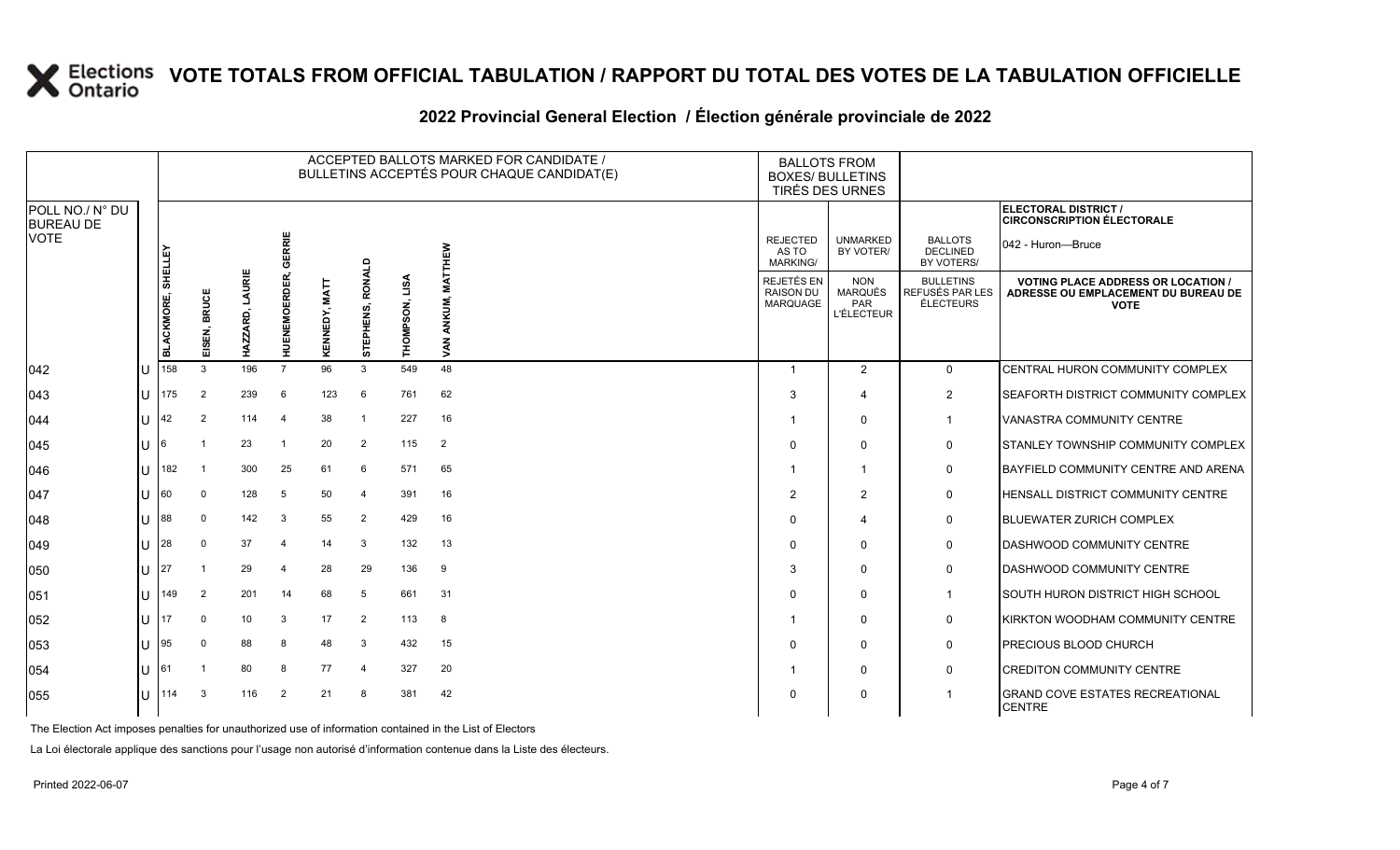|                                     |              |                    |                |                    |                      |                |                     |                | ACCEPTED BALLOTS MARKED FOR CANDIDATE /<br>BULLETINS ACCEPTÉS POUR CHAQUE CANDIDAT(E) | <b>BALLOTS FROM</b><br><b>BOXES/ BULLETINS</b>    | TIRÉS DES URNES                                          |                                                         |                                                                                                 |
|-------------------------------------|--------------|--------------------|----------------|--------------------|----------------------|----------------|---------------------|----------------|---------------------------------------------------------------------------------------|---------------------------------------------------|----------------------------------------------------------|---------------------------------------------------------|-------------------------------------------------------------------------------------------------|
| POLL NO./ N° DU<br><b>BUREAU DE</b> |              |                    |                |                    |                      |                |                     |                |                                                                                       |                                                   |                                                          |                                                         | ELECTORAL DISTRICT /<br><b>CIRCONSCRIPTION ÉLECTORALE</b>                                       |
| <b>VOTE</b>                         |              |                    |                |                    | GERRIE               |                |                     |                | THEW                                                                                  | <b>REJECTED</b><br>AS TO<br><b>MARKING/</b>       | <b>UNMARKED</b><br>BY VOTER/                             | <b>BALLOTS</b><br><b>DECLINED</b><br>BY VOTERS/         | 042 - Huron—Bruce                                                                               |
|                                     |              | BLACKMORE, SHELLEY | EISEN, BRUCE   | LAURIE<br>HAZZARD, | <b>HUENEMOERDER,</b> | KENNEDY, MATT  | RONALD<br>STEPHENS, | THOMPSON, LISA | ANKUM,<br><b>AN</b>                                                                   | REJETÉS EN<br><b>RAISON DU</b><br><b>MARQUAGE</b> | <b>NON</b><br><b>MARQUÉS</b><br>PAR<br><b>L'ÉLECTEUR</b> | <b>BULLETINS</b><br>REFUSÉS PAR LES<br><b>ÉLECTEURS</b> | <b>VOTING PLACE ADDRESS OR LOCATION /</b><br>ADRESSE OU EMPLACEMENT DU BUREAU DE<br><b>VOTE</b> |
| 700                                 |              | 18                 | $\Omega$       | $\overline{7}$     |                      | 3              | $\mathbf 0$         | 20             | $\mathbf{1}$                                                                          | $\Omega$                                          | $\Omega$                                                 | $\mathbf 0$                                             | HAMPTON COURT RETIREMENT LODGE                                                                  |
| 701                                 | ΠT           | 29                 |                | $\overline{7}$     | -1                   | $\mathbf 0$    | $\mathbf 0$         | 28             | $\overline{4}$                                                                        | Δ                                                 | 2                                                        | $\mathbf 0$                                             | <b>SOUTHAMPTON CARE CENTRE</b>                                                                  |
| 702                                 |              |                    |                |                    |                      |                |                     |                | COMBINED WITH 701 / COMBINÉ À 701                                                     |                                                   |                                                          |                                                         |                                                                                                 |
| 703                                 |              |                    |                |                    |                      |                |                     |                | COMBINED WITH 700 / COMBINÉ À 700                                                     |                                                   |                                                          |                                                         |                                                                                                 |
| 704                                 |              | 14                 | $\Omega$       | 2                  | -1                   | 5              |                     | 19             | 3                                                                                     | $\mathbf 0$                                       | 2                                                        | $\mathbf 0$                                             | <b>TRILLIUM COURT</b>                                                                           |
| 705                                 | $\mathbf{U}$ | 13                 | $\overline{2}$ |                    |                      |                | $\overline{2}$      | 28             | -1                                                                                    | -1                                                | $\mathbf 0$                                              | $\overline{1}$                                          | <b>EXETER VILLA</b>                                                                             |
| 706                                 | $\mathbf{L}$ | 13                 | $\Omega$       |                    | $\overline{2}$       | 5              | $\mathbf 0$         | 25             | 4                                                                                     | 3                                                 | $\mathbf 0$                                              | 21                                                      | <b>BRUCELEA HAVEN</b>                                                                           |
| 707                                 |              | 22                 | $\Omega$       | -1                 | $\mathbf{0}$         | $\overline{2}$ | $\Omega$            | 17             | 2                                                                                     | -1                                                | $\Omega$                                                 | $\Omega$                                                | MAPLE COURT VILLA RETIREMENT HOME                                                               |
| 708                                 |              |                    |                |                    |                      |                |                     |                | COMBINED WITH 710 / COMBINÉ À 710                                                     |                                                   |                                                          |                                                         |                                                                                                 |
| 709                                 |              |                    |                |                    |                      |                |                     |                | COMBINED WITH 710 / COMBINÉ À 710                                                     |                                                   |                                                          |                                                         |                                                                                                 |
| 710                                 |              | 15                 | $\Omega$       |                    | -1                   | 2              | $\Omega$            | 28             | 3                                                                                     | $\Omega$                                          | $\mathbf 0$                                              | 0                                                       | <b>PINECREST MANOR NURSING HOME</b>                                                             |
| 711                                 | $\mathbf{H}$ | 15                 | $\Omega$       | 2                  | $\overline{1}$       | $\overline{2}$ | $\mathbf 0$         | 28             | $\overline{2}$                                                                        | -1                                                | $\mathbf 0$                                              | $\mathbf 0$                                             | <b>BRAEMAR RETIREMENT CENTRE</b>                                                                |
| 712                                 |              |                    |                |                    |                      |                |                     |                | COMBINED WITH 707 / COMBINÉ À 707                                                     |                                                   |                                                          |                                                         |                                                                                                 |
| 713                                 |              |                    |                |                    |                      |                |                     |                | COMBINED WITH 711 / COMBINÉ À 711                                                     |                                                   |                                                          |                                                         |                                                                                                 |
|                                     |              |                    |                |                    |                      |                |                     |                |                                                                                       |                                                   |                                                          |                                                         |                                                                                                 |

### **2022 Provincial General Election / Élection générale provinciale de 2022**

The Election Act imposes penalties for unauthorized use of information contained in the List of Electors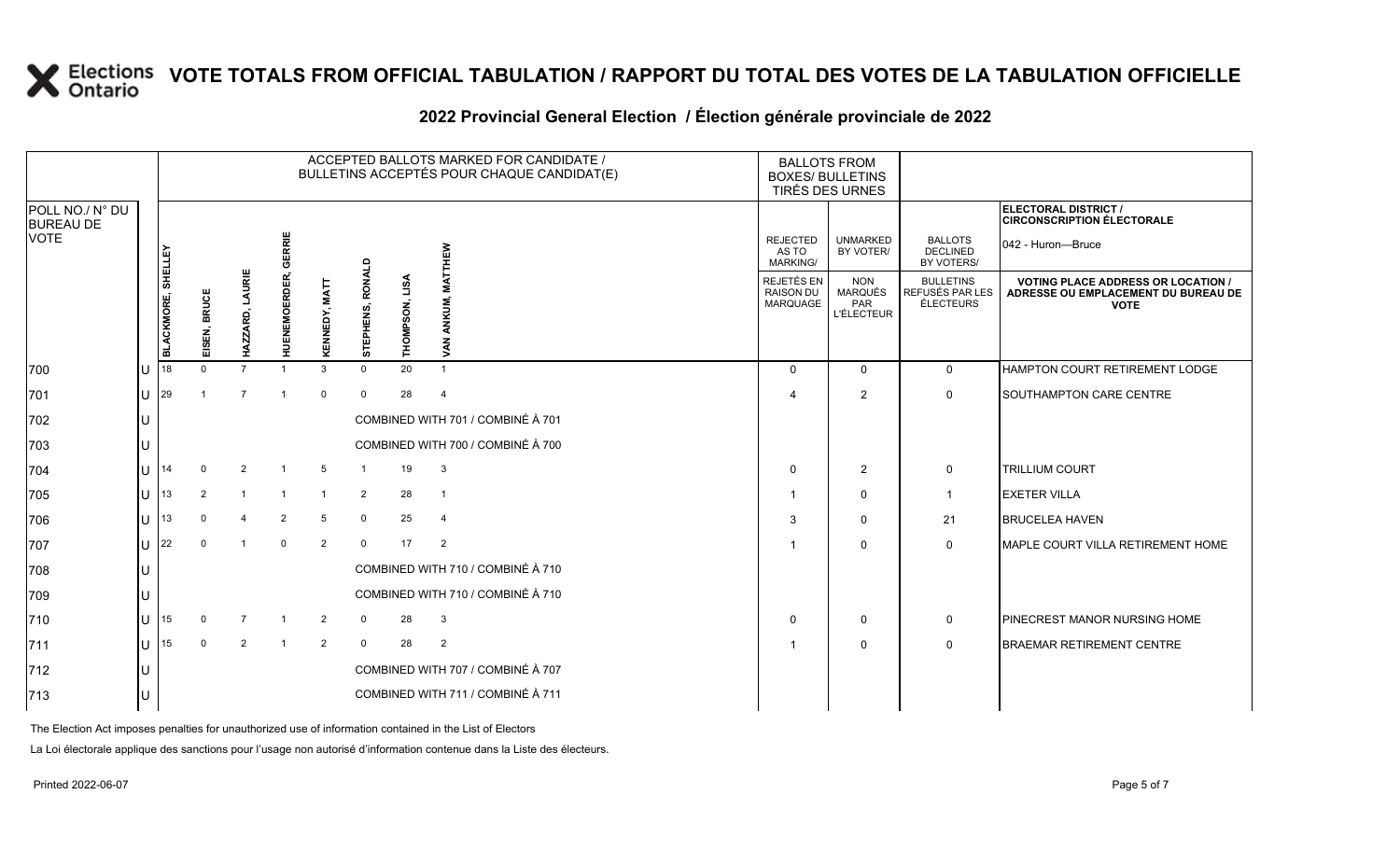|                                     |    |                         |                           |                    |                     |                    |                  |                   | ACCEPTED BALLOTS MARKED FOR CANDIDATE /<br>BULLETINS ACCEPTÉS POUR CHAQUE CANDIDAT(E) | <b>BALLOTS FROM</b><br><b>BOXES/ BULLETINS</b>    | TIRÉS DES URNES                                   |                                                         |                                                                                                 |
|-------------------------------------|----|-------------------------|---------------------------|--------------------|---------------------|--------------------|------------------|-------------------|---------------------------------------------------------------------------------------|---------------------------------------------------|---------------------------------------------------|---------------------------------------------------------|-------------------------------------------------------------------------------------------------|
| POLL NO./ N° DU<br><b>BUREAU DE</b> |    |                         |                           |                    |                     |                    |                  |                   |                                                                                       |                                                   |                                                   |                                                         | ELECTORAL DISTRICT /<br><b>CIRCONSCRIPTION ÉLECTORALE</b>                                       |
| <b>VOTE</b>                         |    | <b>SHELLEY</b>          |                           |                    | GERRIE              |                    |                  |                   | 옯                                                                                     | <b>REJECTED</b><br>AS TO<br><b>MARKING/</b>       | <b>UNMARKED</b><br>BY VOTER/                      | <b>BALLOTS</b><br><b>DECLINED</b><br>BY VOTERS/         | 042 - Huron-Bruce                                                                               |
|                                     |    | <b>BLACKMORE,</b><br>16 | <b>BRUCE</b><br>SEN,<br>面 | LAURIE<br>HAZZARD, | <b>HUENEMOERDER</b> | KENNEDY, MATT      | STEPHENS, RONALD | LISA<br>THOMPSON, | <b>ANKU</b><br>VAN                                                                    | REJETÉS EN<br><b>RAISON DU</b><br><b>MARQUAGE</b> | <b>NON</b><br>MARQUÉS<br>PAR<br><b>L'ÉLECTEUR</b> | <b>BULLETINS</b><br>REFUSÉS PAR LES<br><b>ÉLECTEURS</b> | <b>VOTING PLACE ADDRESS OR LOCATION /</b><br>ADRESSE OU EMPLACEMENT DU BUREAU DE<br><b>VOTE</b> |
| 714                                 | IU |                         | $\Omega$                  | 10                 | $\Omega$            | $\mathbf{\Lambda}$ | $\overline{1}$   | 41                | 2                                                                                     | $\Omega$                                          | $\overline{1}$                                    | $\Omega$                                                | MAITLAND MANOR HEALTH CENTRE                                                                    |
| 715                                 | IU |                         |                           |                    |                     |                    |                  |                   | COMBINED WITH 714 / COMBINÉ À 714                                                     |                                                   |                                                   |                                                         |                                                                                                 |
| 716                                 | U  | I20                     | $\Omega$                  | 8                  | $\overline{1}$      | $\overline{2}$     | $\overline{1}$   | 23                | $\mathbf 0$                                                                           | -1                                                | $\mathbf 0$                                       | $\mathbf 0$                                             | <b>GODERICH PLACE RETIREMENT HOME</b>                                                           |
| 717                                 | IU |                         |                           |                    |                     |                    |                  |                   | COMBINED WITH 719 / COMBINÉ À 719                                                     |                                                   |                                                   |                                                         |                                                                                                 |
| 718                                 | IU |                         |                           | 9                  | -1                  | $\overline{2}$     | $\overline{1}$   | 22                | $\overline{4}$                                                                        | -1                                                | $\mathbf 0$                                       | 0                                                       | HURONVIEW HOME & HEARTLAND<br><b>APARTMENTS</b>                                                 |
| 719                                 | ΙU | 18                      | $\Omega$                  | 4                  | 2                   | $\overline{4}$     | $\overline{0}$   | 20                | $\overline{2}$                                                                        | 3                                                 |                                                   | $\mathbf 0$                                             | <b>SEAFORTH MANOR</b>                                                                           |
| 720                                 | ΙU |                         |                           |                    |                     |                    |                  |                   | COMBINED WITH 719 / COMBINÉ À 719                                                     |                                                   |                                                   |                                                         |                                                                                                 |
| 721                                 | IU |                         |                           |                    |                     |                    |                  |                   | COMBINED WITH 722 / COMBINÉ À 722                                                     |                                                   |                                                   |                                                         |                                                                                                 |
| 722                                 | IU | 18                      | 3                         | 2                  | $\overline{2}$      | $\overline{2}$     | $\mathbf 0$      | 37                | $\overline{1}$                                                                        | $\Omega$                                          | $\Omega$                                          | 0                                                       | <b>BLUE WATER REST HOME</b>                                                                     |
| ADV001                              |    | 58                      | 2                         | 45                 | $\overline{4}$      | 18                 | $\mathbf 0$      | 203               | 11                                                                                    |                                                   | $\Omega$                                          | 0                                                       | <b>SEAFORTH MEDICAL CLINIC</b>                                                                  |
| ADV002                              |    | 675                     |                           | 461                | 10                  | 120                | $\overline{4}$   | 1259              | 76                                                                                    | 28                                                | $\mathbf 0$                                       | 5                                                       | <b>SEAFORTH MEDICAL CLINIC</b>                                                                  |
| ADV003                              |    | 351                     | -1                        | 198                | $\overline{4}$      | 44                 | $\overline{1}$   | 541               | 45                                                                                    | $\mathfrak{p}$                                    | $\mathbf{1}$                                      | 0                                                       | KINCARDINE CURLING CLUB                                                                         |
| ADV004                              |    | 587                     | -1                        | 584                | 13                  | 129                | 4                | 1533              | 128                                                                                   | 2                                                 | $\overline{2}$                                    | 0                                                       | <b>GODERICH COLUMBUS CENTRE</b>                                                                 |
| ADV005                              |    | 796                     | 3                         | 331                | 16                  | 58                 | 12               | 1187              | 85                                                                                    | -1                                                | $\overline{7}$                                    | 0                                                       | <b>SAUGEEN SHORES COMMUNITY COMPLEX</b>                                                         |

### **2022 Provincial General Election / Élection générale provinciale de 2022**

The Election Act imposes penalties for unauthorized use of information contained in the List of Electors